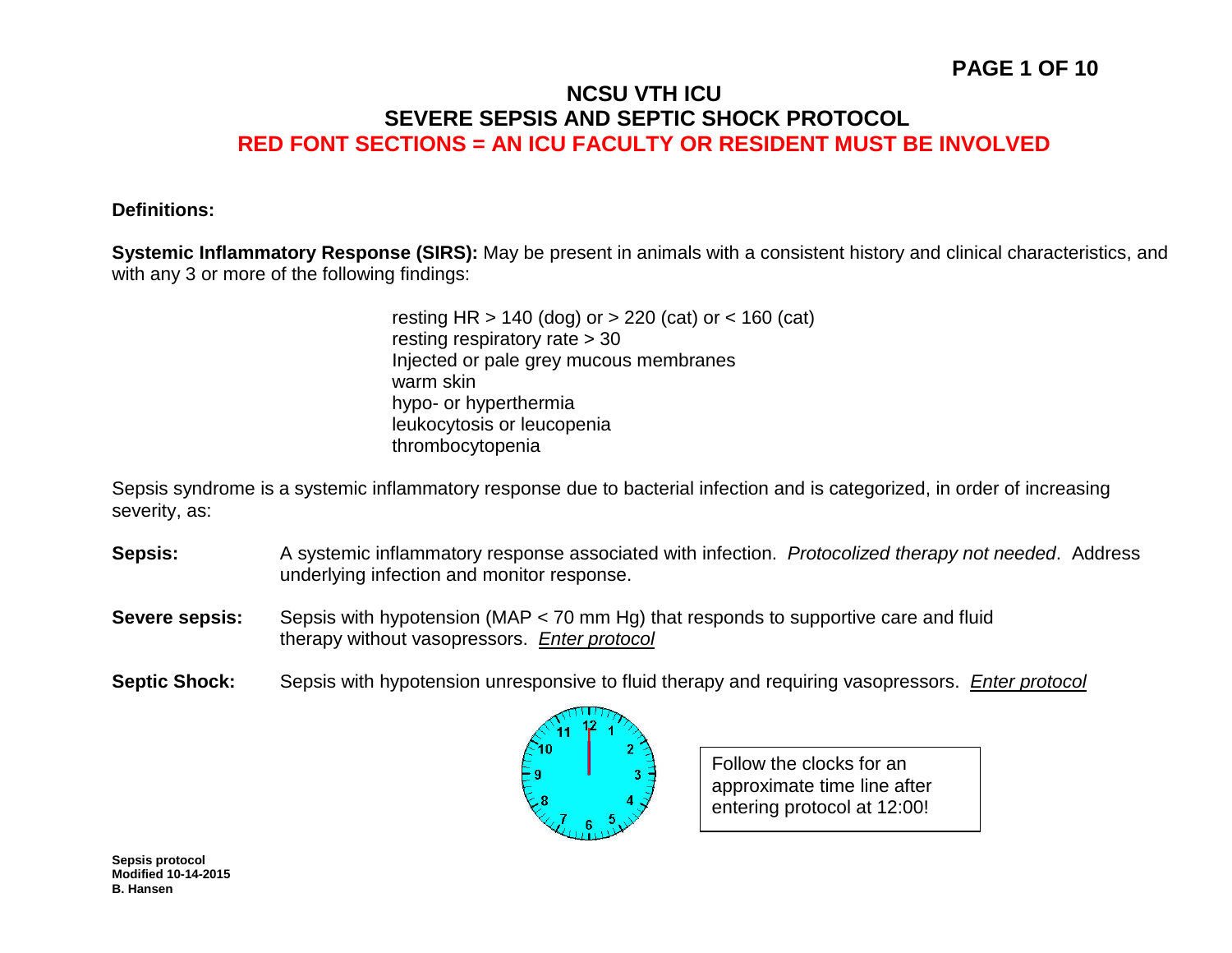## **ACUTE CARE THERAPEUTIC TARGETS**

### **DOGS:**

Cardiovascular:

- $-HR < 140$  BPM
- Normal, hyperkinetic, or improved pulse
- Normal-to-injected mucus membrane color
- Warm skin
- $\text{CRT} < 2$  seconds
- Noninvasive arterial pressure systolic (SAP) > 140 mm Hg, mean (MAP) 80-90 mmHg
- (if used) Direct MAP 80-90+ mm Hg, diastolic blood pressure (DBP) 65-80 mm Hg
- (if used) Appropriate CVP response to fluid challenge

#### Other:

- **Temperature > 38** $^{\circ}$  **C**
- Urine output > 1-2 ml/kg/hour
- Alert, oriented mentation
- Normoglycemia
- Arterial blood gas analysis:  $pO_2 > 90$  mm Hg,  $pCO_2$  25 35 mm Hg, lactate concentration < 2.5 mmol

## **CATS:**

Cardiovascular:

- $-HR > 160$  BPM
- Palpable or improved pulse
- Normal-to-injected mucus membrane color
- Warm skin
- CRT < 2 seconds
- (Noninvasive arterial pressure systolic (SAP) > 120 mm Hg, mean arterial pressure (MAP) 80-90
- (if used) Direct MAP 80-90+ mm Hg, diastolic blood pressure (DBP) 65-80 mm Hg
- (if used) Appropriate CVP response to fluid challenge

#### Other:

- **Temperature > 38** $^{\circ}$  **C**
- Urine output > 1-2 ml/kg/hour
- Alert, oriented mentation
- **-** Normoglycemia
- Arterial blood gas analysis:  $pO_2 > 90$  mm Hg,  $pCO_2$  25 35 mm Hg, lactate concentration < 2.5 mmol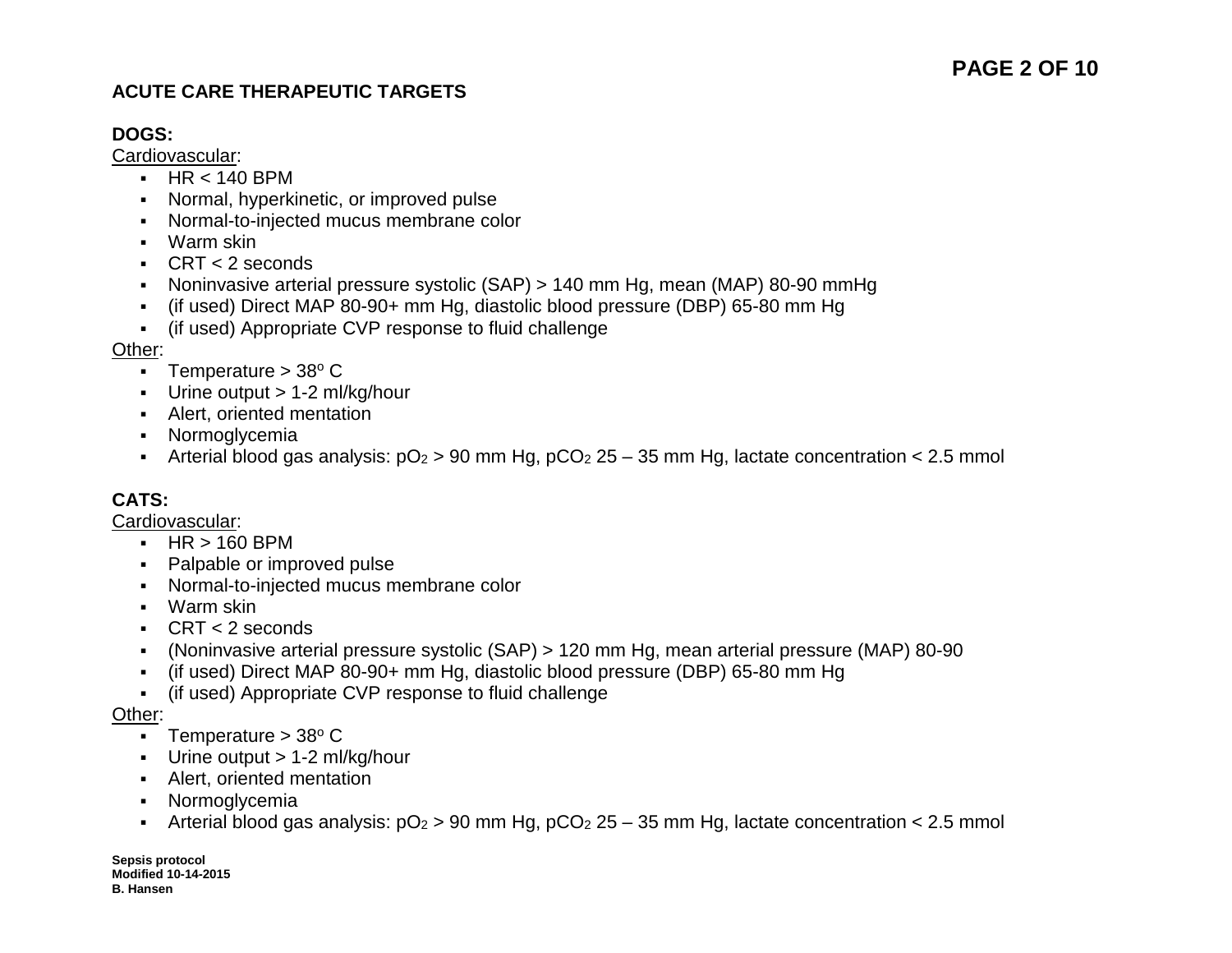## **PAGE 3 OF 10**

## **Step 1:** Characterize patient condition and begin instrumentation

- **□** Monitor with ECG, pulse oximetry
- **□** Large-bore peripheral catheter
- **□** Central venous catheter: Consider a double- or triple-lumen catheter; consider ScvO2 monitor
- **□** Collect blood for:
	- **□** CBC
	- **□** chemistry profile
	- **□** Big 4 (PCV, TS, glucose, BUN)
	- **□** Arterial (or central venous) blood gas
	- **□** Coagulation profile and/or a baseline aPTT on the SCA 2000
	- **□** FIV/FeLV, 4DX testing
- **□** If SPO2 is < 90% or if increased respiratory effort is present: **oxygen** by face mask

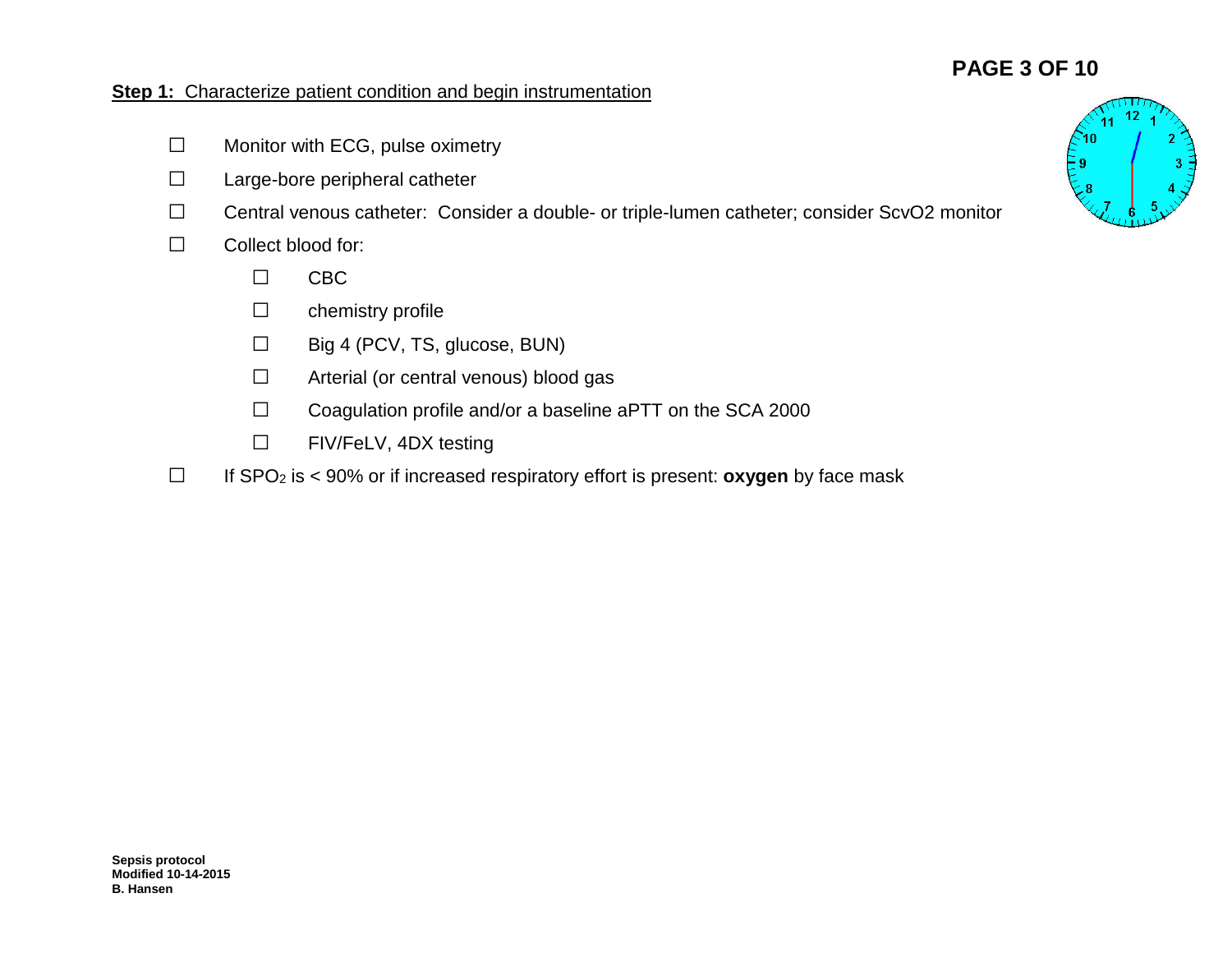# **PAGE 4 OF 10**

## **Step 2:** Identify hypoglycemia, K <sup>+</sup>or Ca<sup>++</sup> disorders, and evaluate response to fluid challenge

- **□** If the baseline glucose is < 60 mg/dl, administer 0.2 ml 50% **dextrose**/kg lean body wt IV to raise blood glucose by 50 mg/dl. If administered peripherally, DILUTE with sterile water to < 12.5%.
- **□** Evaluate blood gas results for significant hypokalemia (< 3.5 mmol) or ionized hypocalcemia (< 0.9 mmol). If either is present, begin…
	- o 2 mEq/ml KCl infusion, diluted as needed, and administered at a rate of .25 .5 mEq/kg/hour (faster if warranted and with continuous ECG monitoring and rechecks every 30-60 minutes)
	- o 10% calcium gluconate 1 ml/kg IV as a slow injection (over a couple of minutes) and diluted in saline
- **□** If hypothermia or shivering (even with a fever) is present:
	- o Insert continuous temperature probe and begin active warming with warm air unit until temperature is normal and/or physical signs that the animal is trying to increase its fever abate.
- **□** 5 minute fluid challenge
	- **□** Evaluate HR, RR, mm color, CTR, pulse, +/- ABP, CVP
	- **□** Administer in < 5 minutes either:
		- **□** Warm **LRS** (usual) **or saline** (only if hypochloremic): 20 (dog) or 10 (cat) ml/kg
		- **□** RARE: If marked hypoproteinemia is present, consider warm **hetastarch, HespanTM,** or **VoluvenTM** <sup>5</sup> (dog) or 2.5 (cat) ml/kg instead of crystalloid
- **□** Recheck blood glucose if it was low initially
- **□** Obtain urine sample for C/S & UA prior to antibiotic therapy if there is no other obvious source of sepsis
- **□** Consider a consultation with the critical care resident. Consider requesting placement of an indwelling arterial catheter now if the hemodynamic response to fluid challenge is ambiguous and/or hypotension is likely.

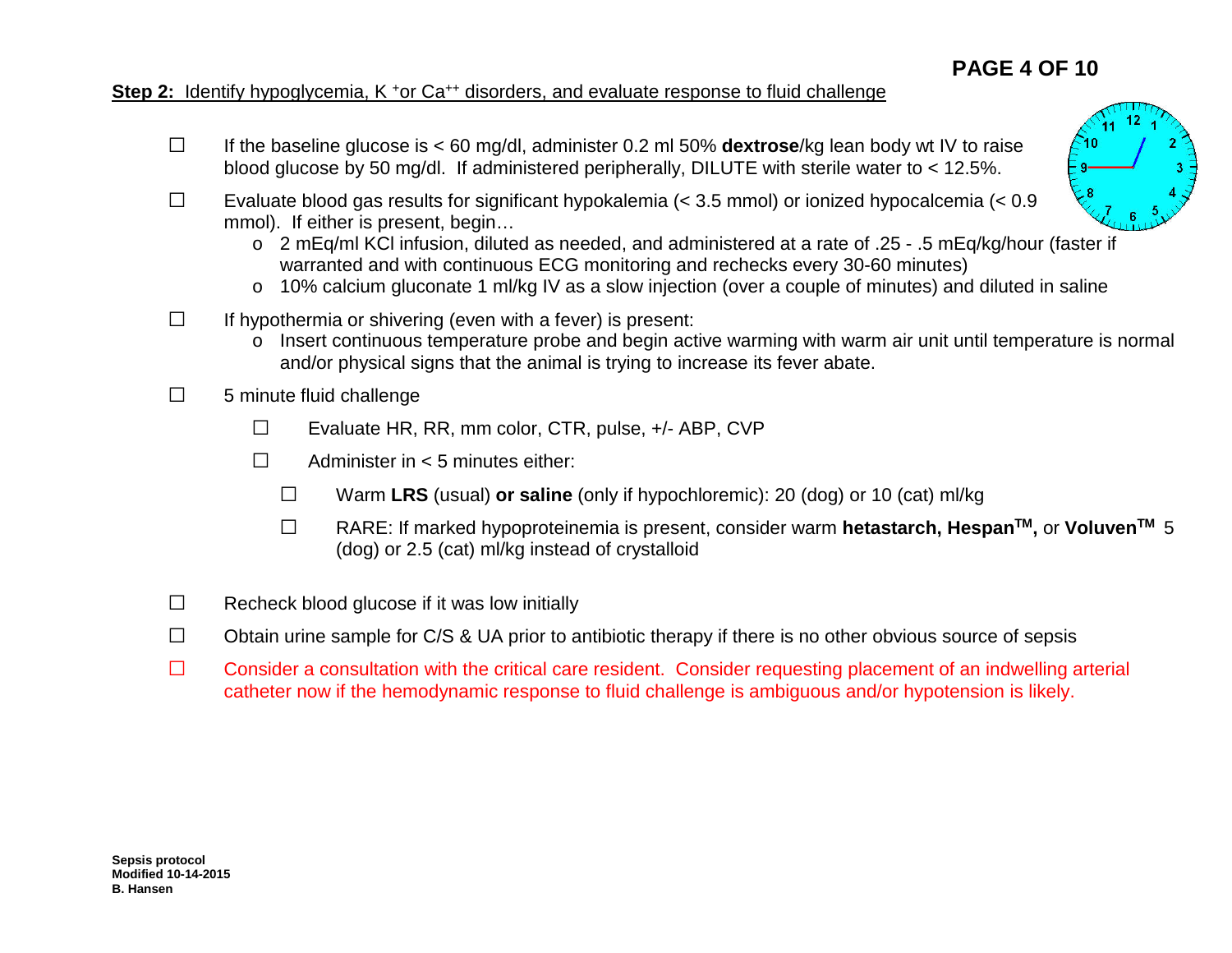# **PAGE 5 OF 10**

## **Step 3**: Antibiotic therapy

- **□** Start as soon as culture and/or cytology samples are collected.
	- **□** If no source is apparent obtain urine for culture, thoracic radiographs, and consider abdominal ultrasound (but do NOT delay cardiovascular stabilization for these tests!). Aspirate any abdominal fluid or perform transtracheal airway wash based on findings.
	- **□** If no source identified look for systemic infections such as *Rickettsia spp* and *Cytauxzoan.*
	- **□** Gram stain identification of any bacteria seen on cytology
	- **□** Blood cultures if primary source is not identified: See the ICU blood culture protocol
- **□** Consider Gram stain results, site of infection, past antibiotic exposure, and current antibiogram data. In 2013 the two most common G+/G- isolates from infected canine and feline patients at NSCU-VHC were *E. coli* and *Staphylococci* species.
	- o If *E. coli* is suspected: consider
		- **Amikacin** dog: 15-30 mg/kg IV q 24h; cat 9-14 mg/kg IV q24h
		- **Imipenem-cilastatin** dog 5-10 mg/kg IV over 30 min q 6-8 h
		- **Meropenem** dog 9-25 mg/kg SQ, IV q 8-12 hours (low end for E. coli, high end for Pseudomonas)
		- **Cefotaxime** dog 3.2 mg/kg IV loading dose then 5 mg/kg/hour
		- **Ceftazidime** dog 1.2 4.4 mg/kg IV loading dose then 1.6 4 mg/kg/hour
		- **Cefepime** dog 1.4 mg/kg loading dose, then 1.1 mg/kg/hour
	- o If *Staphylococcus* is suspected: consider
		- **Gentamicin** dog: 10 mg/kg q 24h
		- **Clindamycin** dog & cat: 11 mg/kg IV q 12 h
		- **TMS** dog & cat: 30 mg/kg q 12 h IV, SQ
		- **Vancomycin** 15 mg/kg IV q 6 h (dog) or 6-8 h (cat)
		- **Florfenicol** dog (unknown safety!): 20 mg/kg IV over 30+ minutes, then 2.5 mg/kg/hr CRI
	- o If the animal has been on antibiotics in the past 1-2 months the likelihood of MDR infection is increased; in that case strongly consider amikacin or meropenem (Gram negative rods), vancomycin or florfenicol (*Enterococcus faecium*, *Staphylococcus sp*.). Invoke isolation protocol for MDR patients.
- **□** Peritonitis: Consider adding **fluconazole** 2.5 mg/kg SQ or IV (SLOWLY) every 24 hours
- **□** Recheck blood glucose if it was low initially or if patient deteriorates

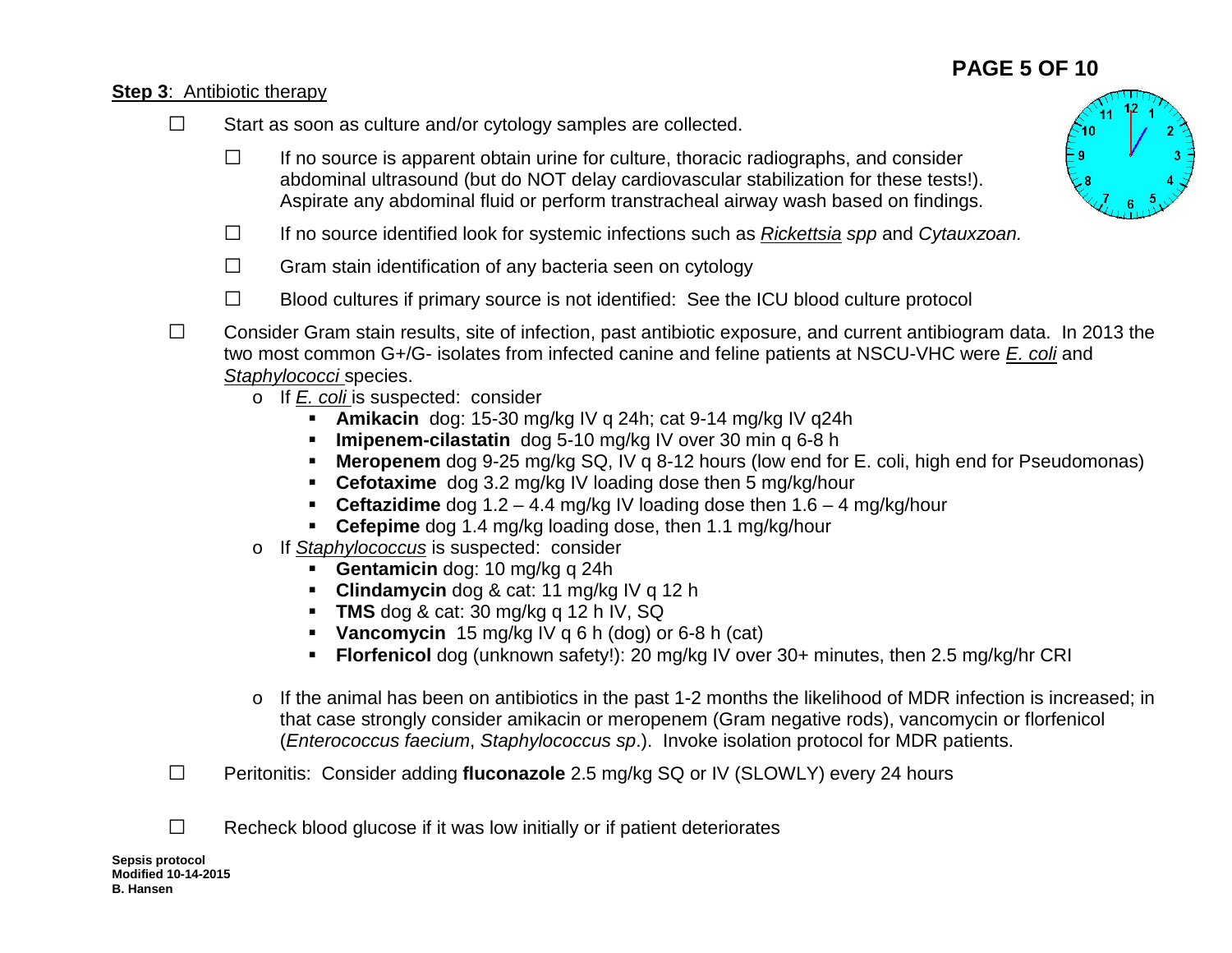# **PAGE 6 OF 10**

#### **Step 4:** Verify that ALL the cardiovascular goals on page 2 are met

- **□ YES:** monitor and proceed to step 5.
- **□ NO: DO NOT SEND THE PATIENT TO SURGERY** for source control unless it is essential to control active bleeding! This patient is likely to die if put under general anesthesia and subjected to surgical trauma while in shock



## Goals still not met? **YOU MUST REQUEST ASSISTANCE FROM THE ECC RESIDENT**

- **□** Dog: begin **norepinephrine** 0.1-0.2 mcg/kg/minute. If diastolic hypotension persists (DBP < 60-80 mm Hg with tachycardia) after you are confident the infusion has reached the circulation, increase it by increments of 0.1 – 0.2 mcg/kg/min every 2-5 minutes as needed to a maximum of 2-3 mcg/kg/min
- **□** Dog: Consider adding **dobutamine** <sup>5</sup> mcg/kg/min if myocardial systolic dysfunction is suspected (dog only; this will generally not help cats and promotes seizures in that species). Increase in increments of 2.5 mcg/kg/min every few minutes if needed indicated by clinical response.
- **□** Cat: If HR < 160, administer **atropine** 0.04 mg/kg IV. If heart rate increases to > 160 bpm, begin **norepinephrine** as for dogs. If heart rate does not increase to > 160, use **epinephrine** instead of norepinephrine, using the same dosing protocol described above.
- **□** Insert arterial catheter during this process (if not done already) to allow continuous BP monitoring. Recheck blood glucose if it was low on the last check or if patient deteriorates
- **□** If the hematocrit is < 30%, consider transfusion of FWB or pRBC's.

## Still not met? (CONTINUED ECC RESIDENT ASSISTANCE REQUIRED)

**□** Rule out hypoxemia (SPO2 or ABG), anemia (PCV), recurrent hypovolemia (recheck CVP response), faulty blood pressure transducer setup, hypoglycemia, ionized hypocalcemia, marked hypokalemia, ongoing hemorrhage, arrhythmia, pericardial effusion with tamponade, pulmonary embolism, gastrointestinal necrosis.

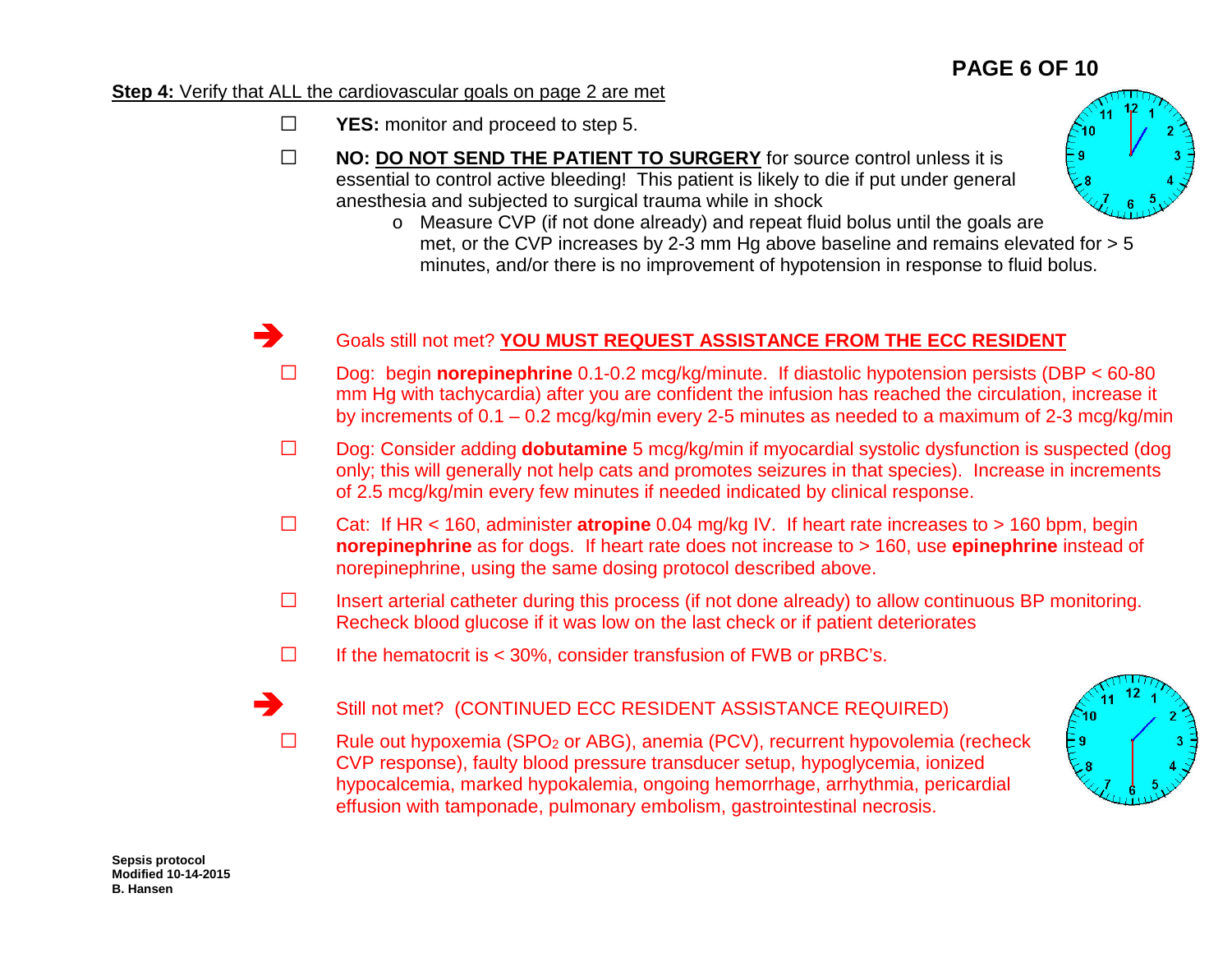- **□** Add **vasopressin.** A test dose of 4 milliunits/kg IV may be administered by rapid injection while observing the BP response. If there is a response, begin 1 milliunit/kg/min; if necessary increase this in increments of 1 milliunit/kg/min to a maximum or 4 milliunits/kg/min.
- **□** Consider glucocorticosteroids if relative adrenal insufficiency is suspected OR if the patient shows signs of lethal infection and is unstable despite increasing doses of catecholamines and vasopressin.
	- o Hydrocortisone 0.4 mg/kg followed immediately by 0.4 mg/kg/hour (lean body weight) CRI
	- o **Dexamethasone sodium phosphate** at 0.01 mg/kg IV followed immediately by 0.01 mg/kg/hour (lean body weight) CRI
		- **CONSIDER DOCP 2.2 mg/kg IM**
	- o Continue 3-7 days depending on clinical course



**□** If not already done, consider adding **dobutamine** 5-15 mcg/kg/min and/or milrinone 5- 10 mcg/kg/min to the continuing vasopressor therapy if myocardial systolic dysfunction is suspected (dog only).



- **□** If the diastolic pressure is low despite adequate or high systolic pressure consider transfusion of FWB or pRBC's to increase the Hct to > 30-35%.
- **□** Consider **GIP** infusion: **G**lucose (0.75 grams/hour) **I**nsulin (0.25 units/kg/hour) **P**otassium (.3 mEq/kg/hour). To accomplish this:
	- o Load a 60 ml syringe with **54 ml 50% dextrose, 5.4 ml KCL, and 9 units of regular insulin** and begin an infusion into the central venous catheter at 1.65 ml/kg/hour.
	- o Administer **0.1 IU/kg of regular insulin** IV, once, at the start of the CRI
	- o Allow up to an hour of this infusion + other supportive measures to provide benefit
- **□** Recommend euthanasia if the patient is not responsive to these measures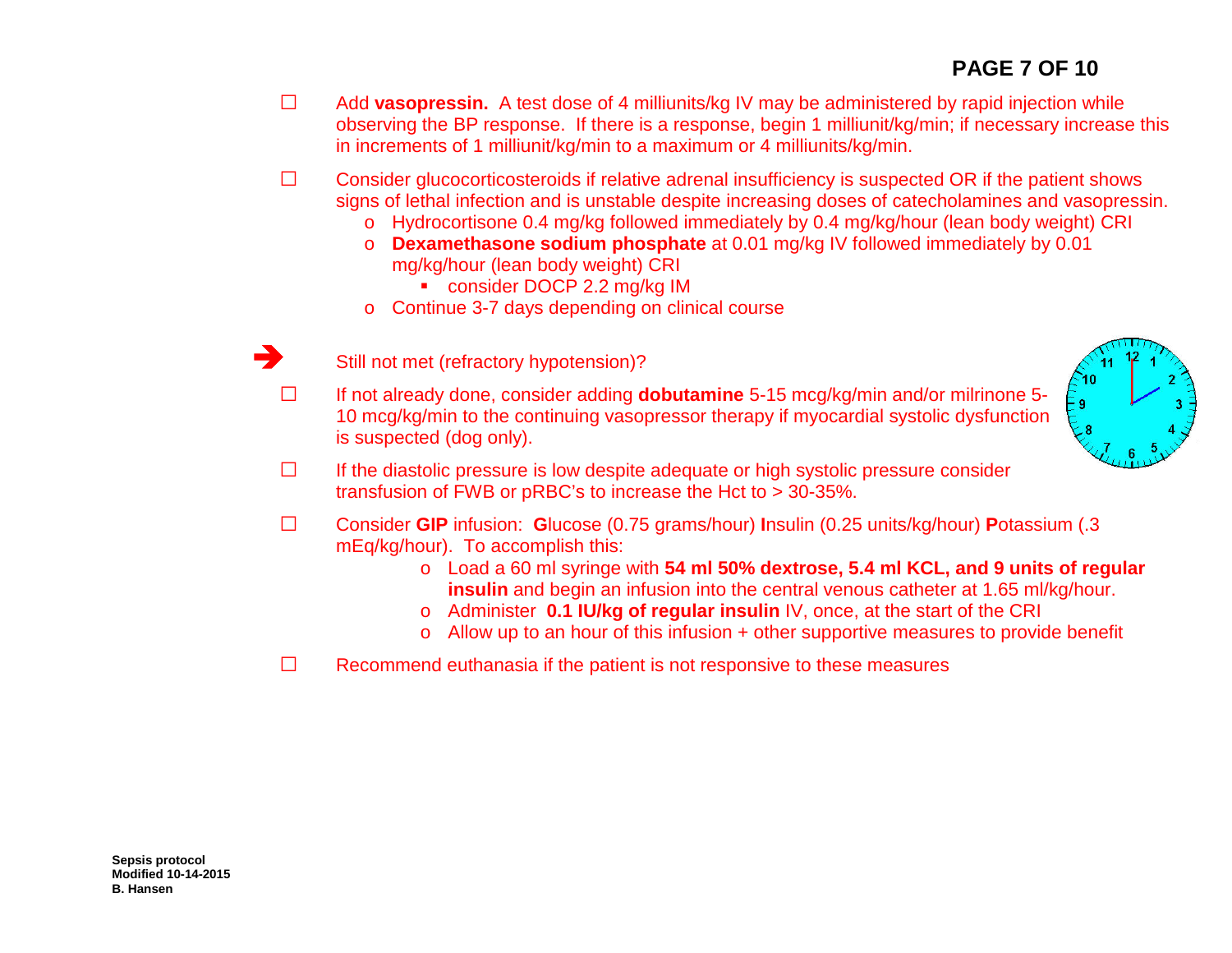## **Step 5:** Nasal oxygen, metabolic monitoring

- **□** Recheck blood glucose and electrolytes if these were abnormal previously.
- **□** Nasal oxygen: Insert a nasal cannula for continuous nasal **oxygen** administration (see ICU protocol).
	- **□** If respiration is labored, weak, or relative hypercapnia is present: Contact ICU resident discuss **mechanical ventilation**.
- **□** Indwelling urinary catheter in obtunded patients with apparent oliguria or very high USG.

### **Step 6:** Source control

- **□** Surgical treatment: If surgical exploration (peritonitis, deep tissue infections) is indicated, do so ONLY in patients that are able to reach hemodynamic stability and control of hypotension.
	- o Chest tube drainage of pyothorax
	- o Placement of active drains into abscess or cellulitis by ultrasound guidance

### **Step 7:** Continued support of homeostasis

- **□** Maintain hematocrit if the patient has difficulty compensating for anemia:
	- o Dogs: >30%
	- o Cats: >25%
- **□** Maintain total solids/oncotic pressure
	- o **FF Plasma**: an expensive source of albumin but indicated to preserve endothelial function and provide coagulation factors (see below)
	- o **Hetastarch** or **VoluvenTM**: increasing dosages of HS promotes bleeding, both cause TS to trend to 4.5 gm/dl
	- o **25% human albumin**: There is an unknown risk of Type I or Type III allergy: skin test first!
- **□** Coagulation: For all patients that are not bleeding consider DIC prophylaxis:
	- o **Unfractionated heparin** 10-50 IU/kg IV, then 10-15 IU/kg/hour CRI
	- o Patients with aPTT prolongation: to the heparin therapy above add **fresh frozen plasma** 1-5 ml/kg/hour (faster if hypovolemia is present) with monitoring of aPTT



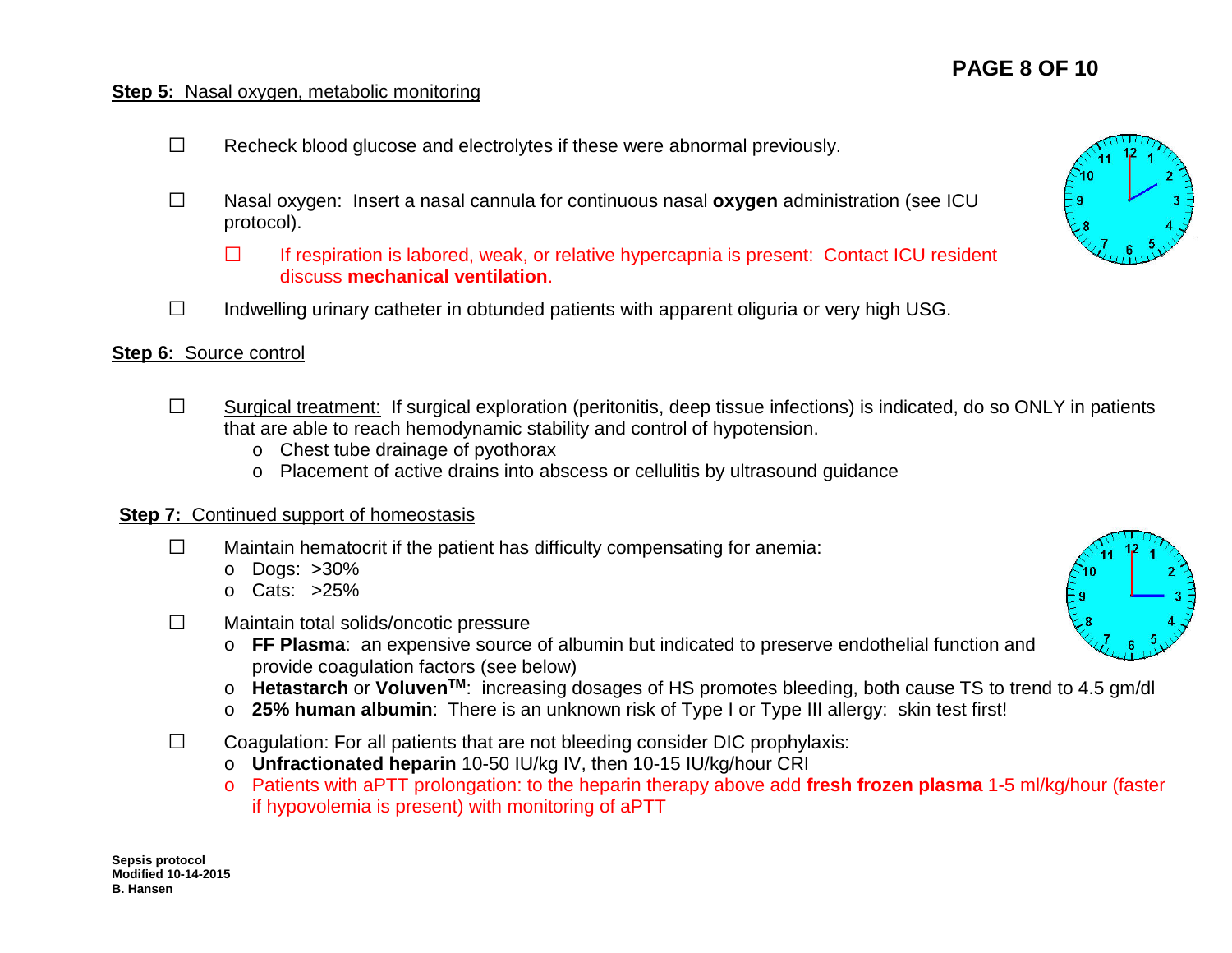## **PAGE 9 OF 10**

- o Hypercoagulable (on TEG) patients at risk of deep vein thrombosis/PTE: increase the dose of **unfractionated heparin** to 50-100 IU/kg IV, then 25-40 IU/kg/hour adjusted per the ICU heparin nomogram; OR administer **FragminTM** 150 mg/kg SQ followed immediately by a CRI at 15 - 20 IU/kg/hour.
- **□** Glycemic control:
	- o Maintain blood glucose between 80-160 mg/dl
	- o Hypoglycemia: CRI of **dextrose** added to maintenance fluid
	- o Hyperglycemia (> 250 mg/dl in cats or > 180 mg/dl in dogs): discontinue administration of any glucosecontaining fluids and consider beginning a CRI of **regular insulin** (1 IU/ml in D5W via syringe pump). Start at 0.05 IU/kg/hour, monitor both glucose and potassium.
- **□** Analgesia:
	- o Use multimodal therapy whenever possible
	- o Avoid NSAID's until hemodynamically stable and risk of GI/renal injury diminishes
- **□** Patient positioning: If the patient is obtunded and at risk of aspiration injury consider either:
	- o Head elevated, in sternal or semi-sternal to limit risk of aspiration and improve pulmonary gas exchange.
	- $\circ$  Whole body tip-up to 20-30 $\circ$  with elevation of one end of a rack under patient, particularly if the animal prefers lateral recumbency
	- o Institute a plan for position changes and PROM therapy
- **□** GI protection/antiemetic therapy
	- o NG or PEG tube for gastric sump if gastroparesis, regurgitation, or vomiting are concerns (consider remove nasal oxygen and using a mask or put in an oxygen cage).
	- o **CereniaTM** 1 mg/kg SQ daily (dogs) for vomiting
	- o **Ondansetron** .5-1 mg/kg SQ/IV
	- o **Famotidine** 1 mg/kg IV (consider SQ in cats), then 0.2-0.4 mg/kg/hour CRI (lower dose in cats)
	- o **Pantoprazole** 1 mg/kg IV q 24 hours (dogs)
	- o Continue famotidine and pantoprazole for at least 2 days together, then consider weaning off the famotidine